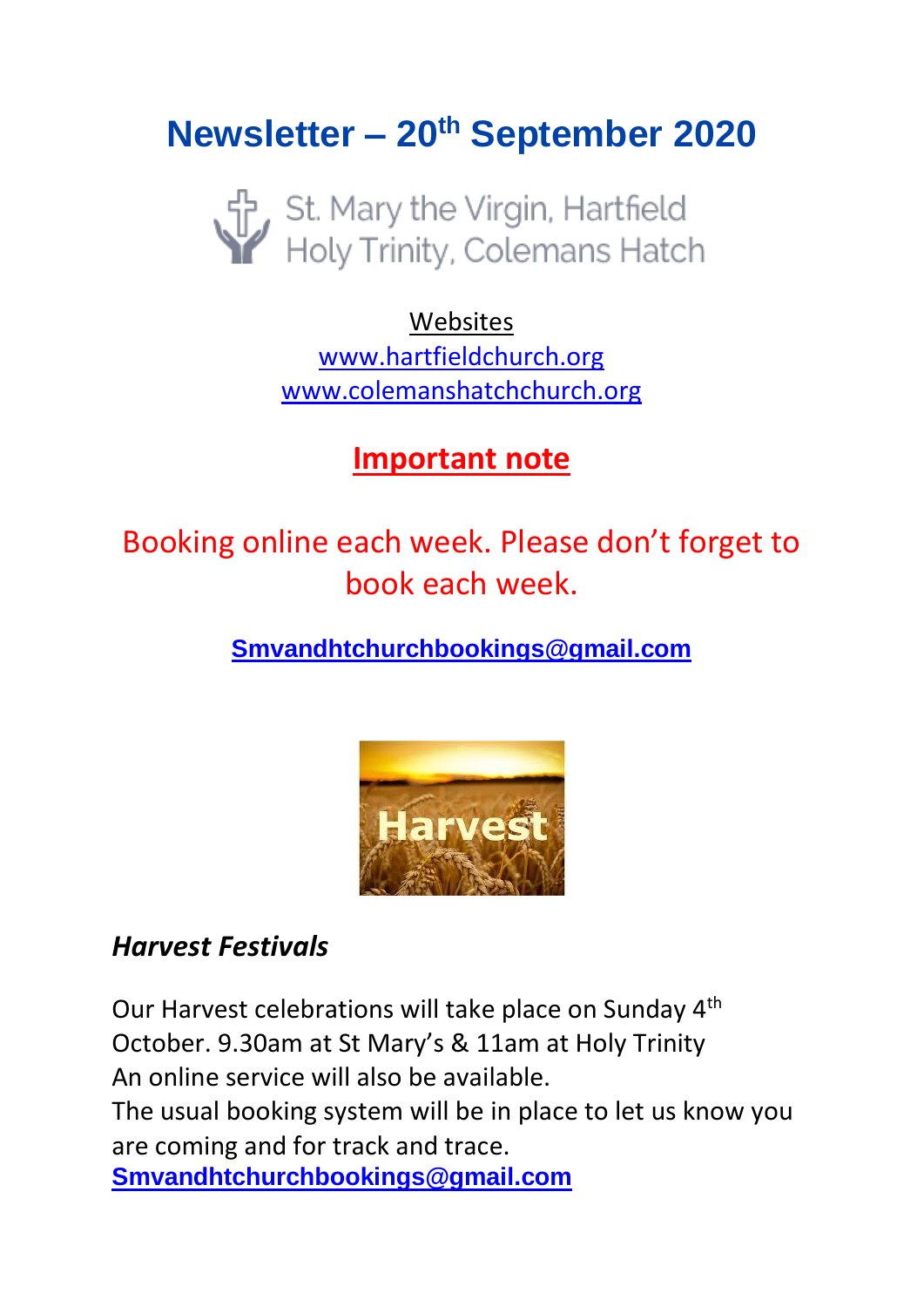This year we are supporting the East Grinstead Food Bank. Please find a list of things they need. I really want to ask you to give generously this year. We live in an area that overflows with God's generosity and we have an opportunity to give something back to support others. All goods can be brought to church at our services or the Rectory before the 4<sup>th</sup> October. Here is the shopping list from the food bank

- **SURFACE CLEANER SPRAY**
- **SHAVING FOAM**
- **JAM**
- **KITCHEN ROLL**
- **WASHING-UP LIQUID**
- **RAZORS**
- **CLOTHES WASHING TABLETS - NOT PODS**
- **TINNED RICE PUDDING**
- **TINNED POTATOES**
- **TINNED CARROTS**
- **COFFEE - SMALL JARS**
- **TUBS OF CELEBRATIONS, QUALITY STREET OR HEROES - CHRISTMAS COLLECTIONPRINGLES - CHRISTMAS COLLECTION - HALF PRICE IN SAINSBURYS AND TESCOS!**

# *A Prayer for Today.*

Father God, we bring our offering of worship and with it the service of our lives through this coming week. May we find a quiet place and read your word and pray.

Amen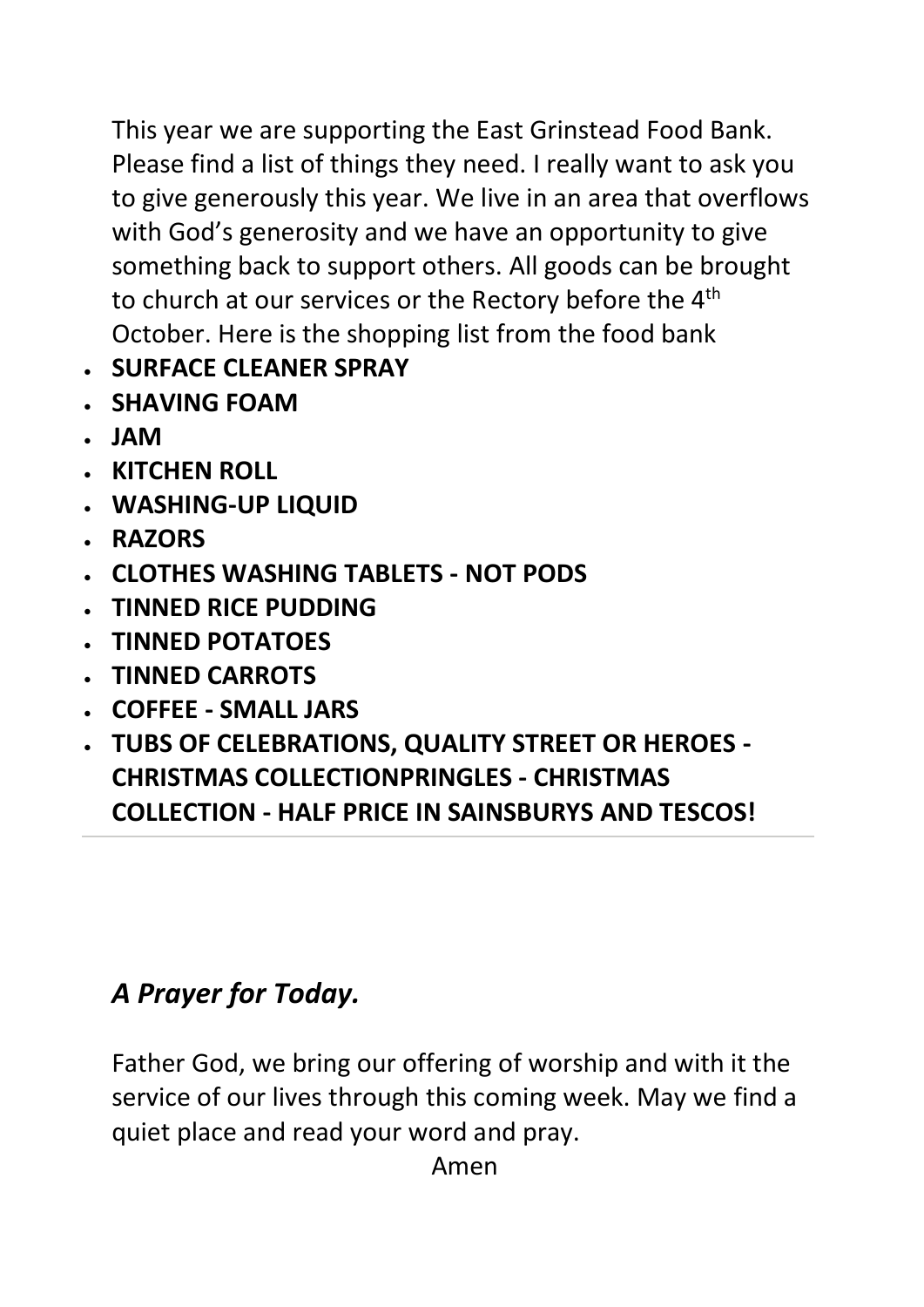### *Today's Readings*

Old Testament: Jonah chapter 2



New Testament John1: 43-51

#### *For Your Prayers*



Our schools and families. St Mary's school and staff Those waiting for tests and appointments Those recovering from surgery. NHS & all medical teams across the world Our new Bishops. Bishop Will and Bishop Ruth. Our neighbours and community links. Pray for those who are struggling financially.

*When they feel fragile and broken, remind them that you call them by name and hold them in the palm of your hand. When they feel devalued, remind them that they are made in the image Jesus. When they are reminded of different times in the past, lead them to grow in the faith that you love them today, as they are,*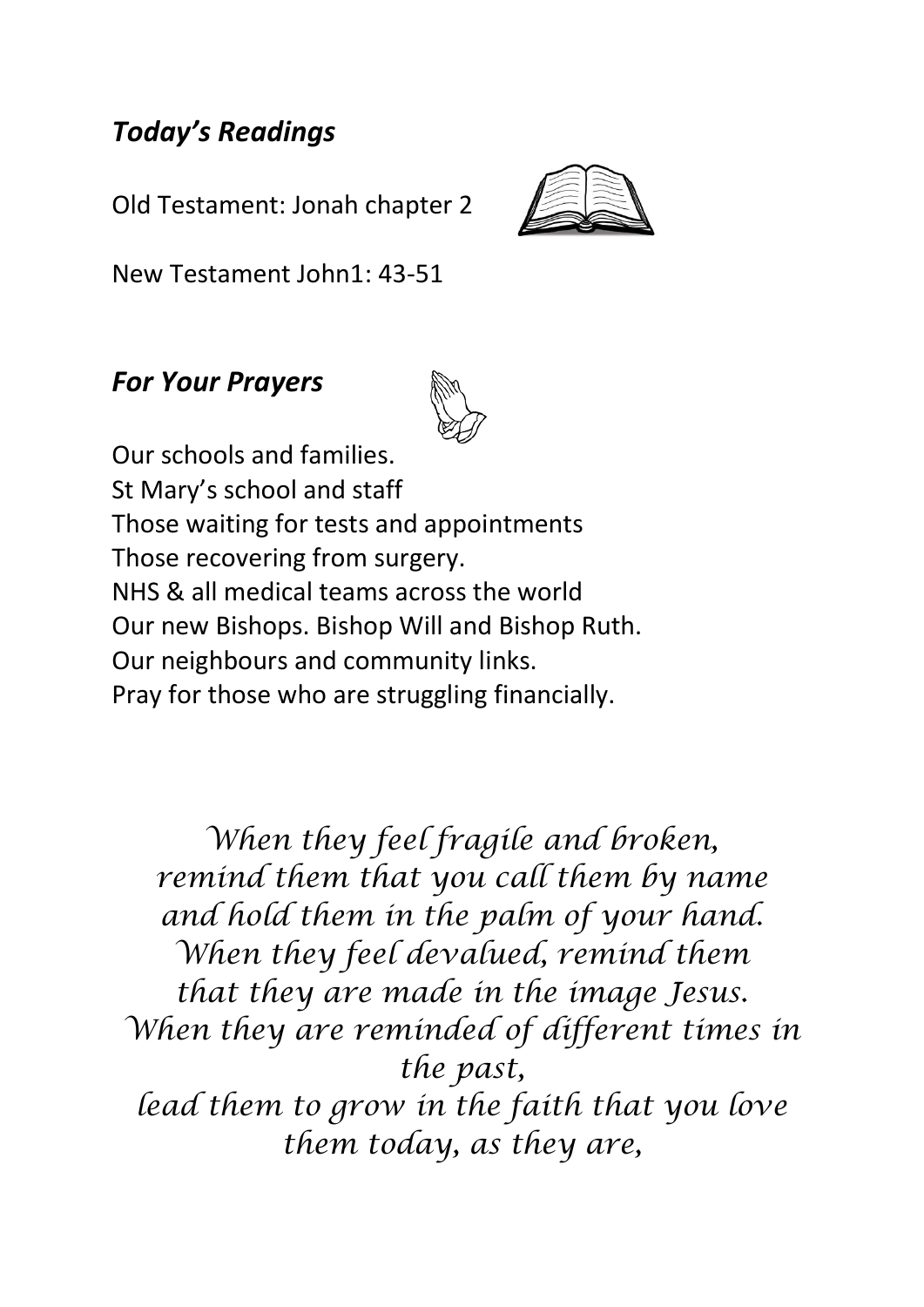*in the reality of their lives this day. When they feel uncertain and fearful about the future, lead them to that perfect love which casts out all fear. When situations remind them not of what they can do, but of what they cannot do, remind them that love never fails. May all of us, whatever our circumstances, never be so taken up with our own concerns that we do not see or respond to the needs of others, especially those who suffer in our midst. May we live with courage to respond to the challenges that each of us faces. Amen***.**



# *Trinity Café and Hartfield Community Café*

In light of the recent guidance. We have made a decision not to re-open Trinity Café or the Hartfield Community café until the New year. We all feel sad about this decision but we all need to keep safe and well. In the New Year, we hope and pray we will be able to welcome you once again to the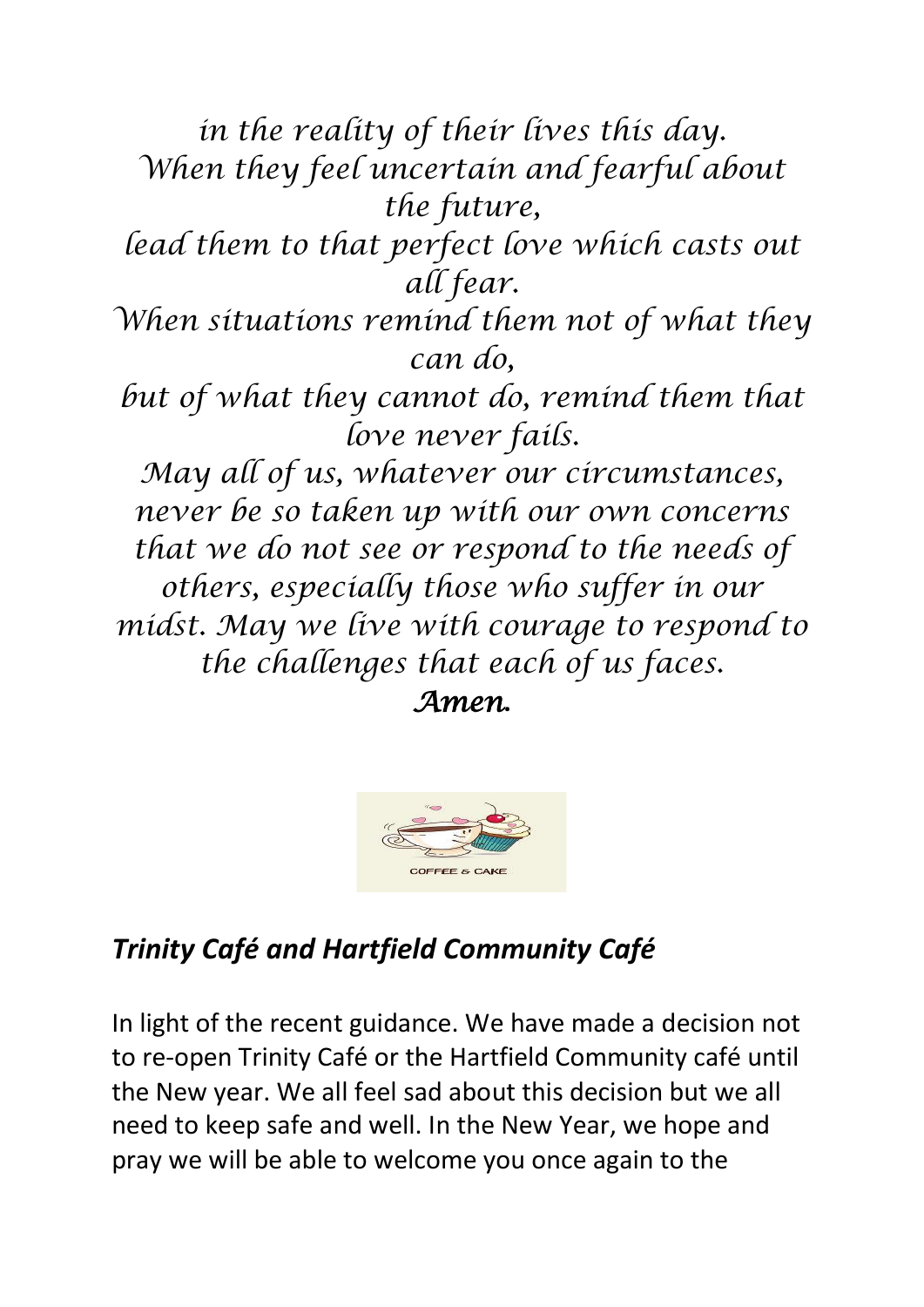warmth and friendship from the team. Not forgetting the home made cakes! In the meantime, keep an eye on our websites for news. On behalf of both churches, I want to thank the teams for all their hard work over the past year.

Trinity café has been raising money for the Local First Responders. I am delighted to say that some of the money raised has paid for a Defibrillator. The box to house the defibrillator has now been installed on the wall outside Trinity Hall. We now await the equipment to be installed. A huge thank you to the team and to all who made this possible. Rev Julie

#### *APCM's*

**Holy Trinity APCM** is on Monday 28<sup>th</sup> September at 7pm in church. We will be thanking John Van Maurik for his time as Church Warden as he stands down. We will also give thanks for Angela Ogle who will step up as Deputy Warden.

**St Mary's APCM** is on Tuesday 29<sup>th</sup> September at 7pm in church. There will also be a zoom link at St Mary's. The code and invite will be available in the next newsletter. . As a church I hope we will thank Kathy for her 5 years as Church warden and Andrea Johnson for her time on the PCC. Kathy has agreed to stay on the PCC and become one of our Deanery Synod reps.

I am pleased to let you know that Andrea McGlew has agreed to stand as Church Warden for the coming year.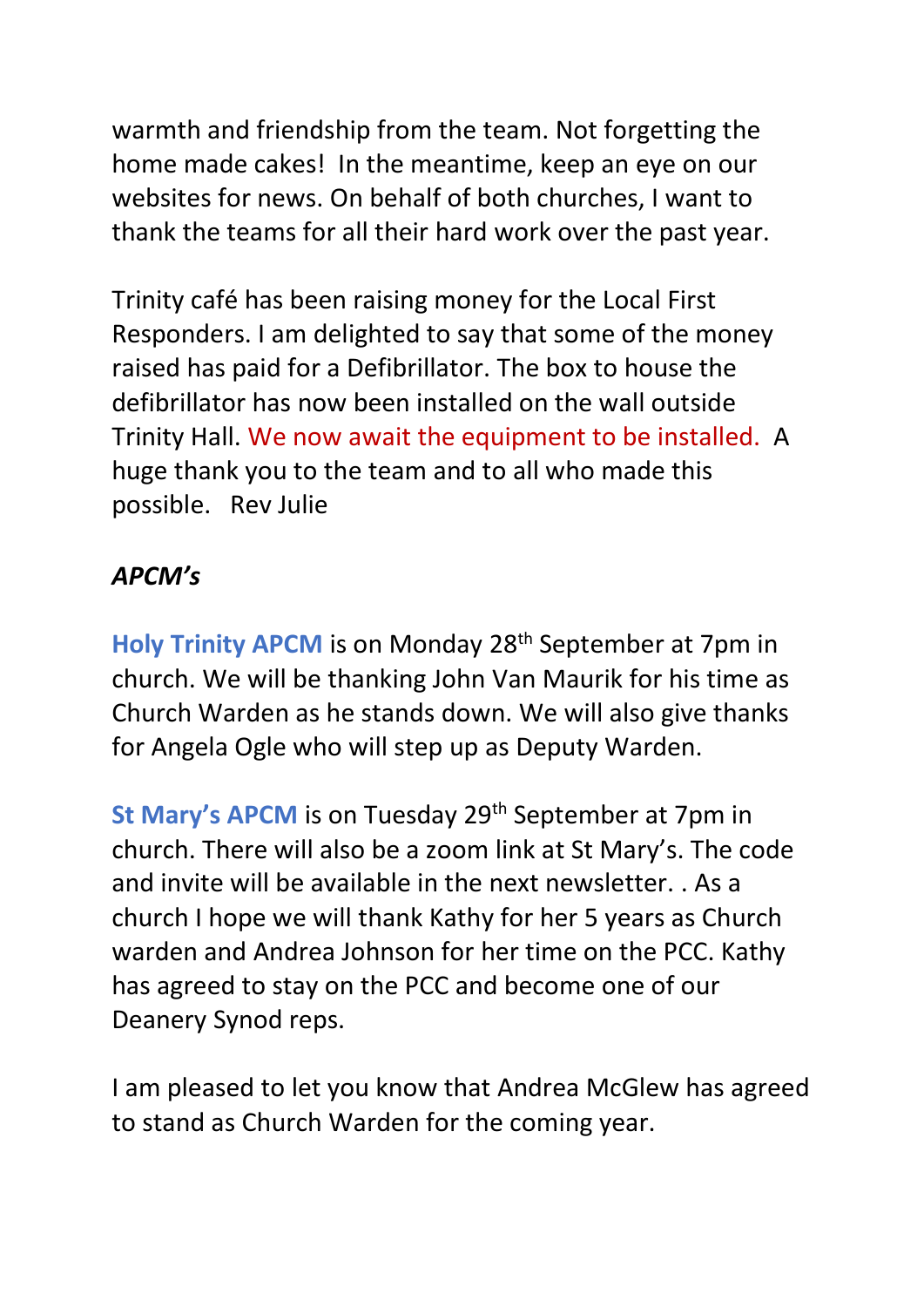At both APCM's we will be electing our PCC's and Church wardens.

We will also be giving thanks to God for all the blessings we have received and share where we are as churches and our hopes for the future.

Everyone welcome.

*Rev Julie*

# *Pattern of Services*

## *St Mary's Church - 9.30am.*

1<sup>st</sup> Sunday Morning Worship 2<sup>nd</sup> Sunday Morning Worship followed by short communion. 3<sup>rd</sup> Sunday All age Worship 4 th Sunday Morning Worship followed by short communion

# *Holy Trinity Church - 11am.*

1<sup>st</sup> Sunday Matins followed by short communion 2<sup>nd</sup> Sunday Matins 3<sup>rd</sup> Sunday Matins followed by short communion 4<sup>th</sup> Sunday Matins

5<sup>th</sup> Sundays will be Morning Worship in each church.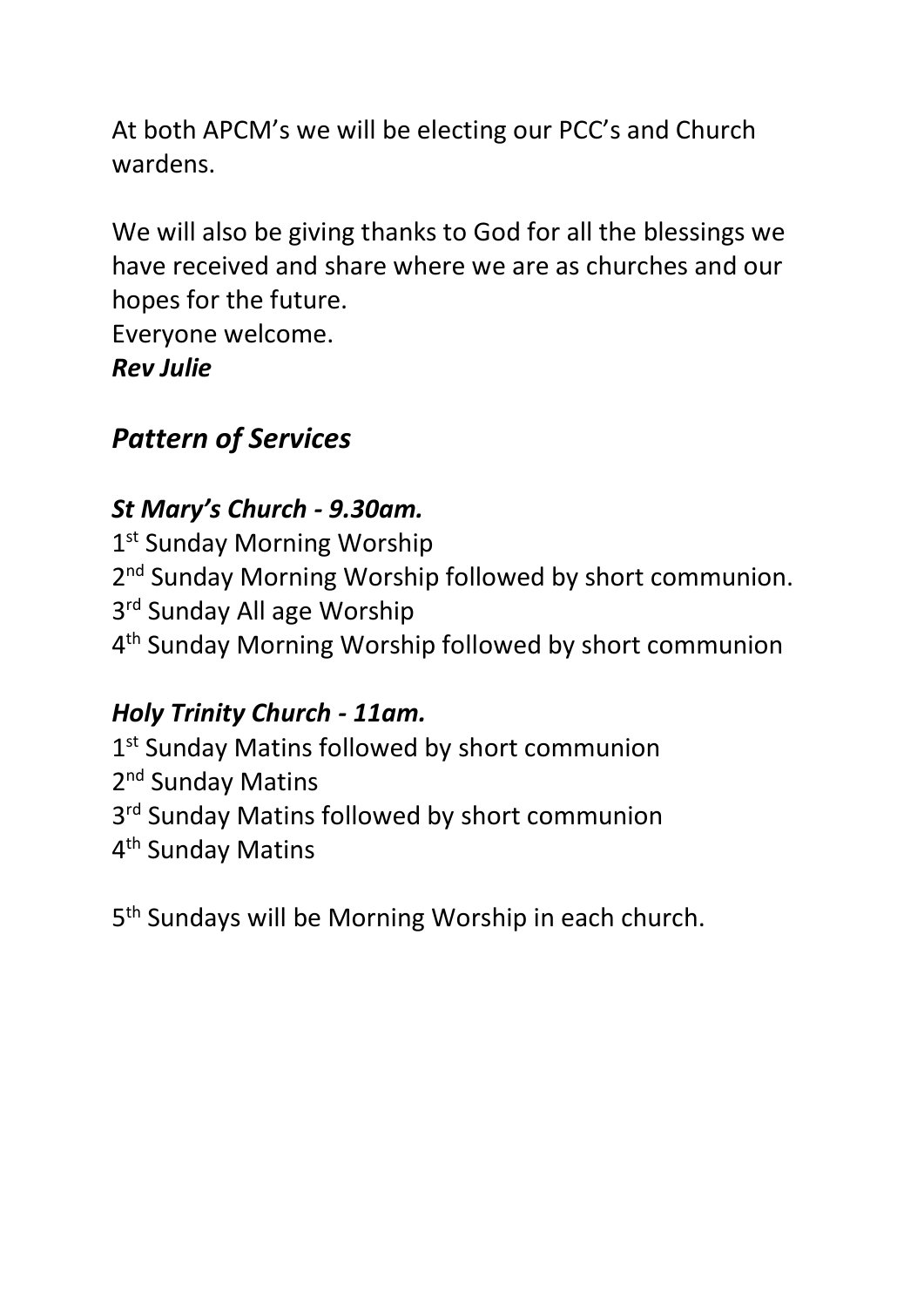### *Remembrance Day*



At the moment we are planning an outdoor service in each parish. We will have to keep socially distanced and the service will be shorter than usual.

More publicity will be made available as guidelines are given. 10.45am at both churches. Holy Trinity will be in the grounds. St Mary's will begin on the Croft and walk to the War Memorial.

#### *Rev Julie writes..*

Finally, I want to thank all of you for the way you have loved and supported each other over the past six months. It has been a privilege to be your Rector during this time. We now all need to pray and continue to offer out love and support. To pray for each other and our world.

The volunteer strategy put in place last March across the Parishes, is to continue on into the Autumn and Winter. It will not be so easy during the dark evening and colder temperatures. If you hear of anyone who needs support, please let me know. More information will be coming out with telephone numbers and names for each area.

Trevor and I will continue to record our online service each week and unless things change, we will meet in our churches for worship.

*With our love Julie and Trevor.*